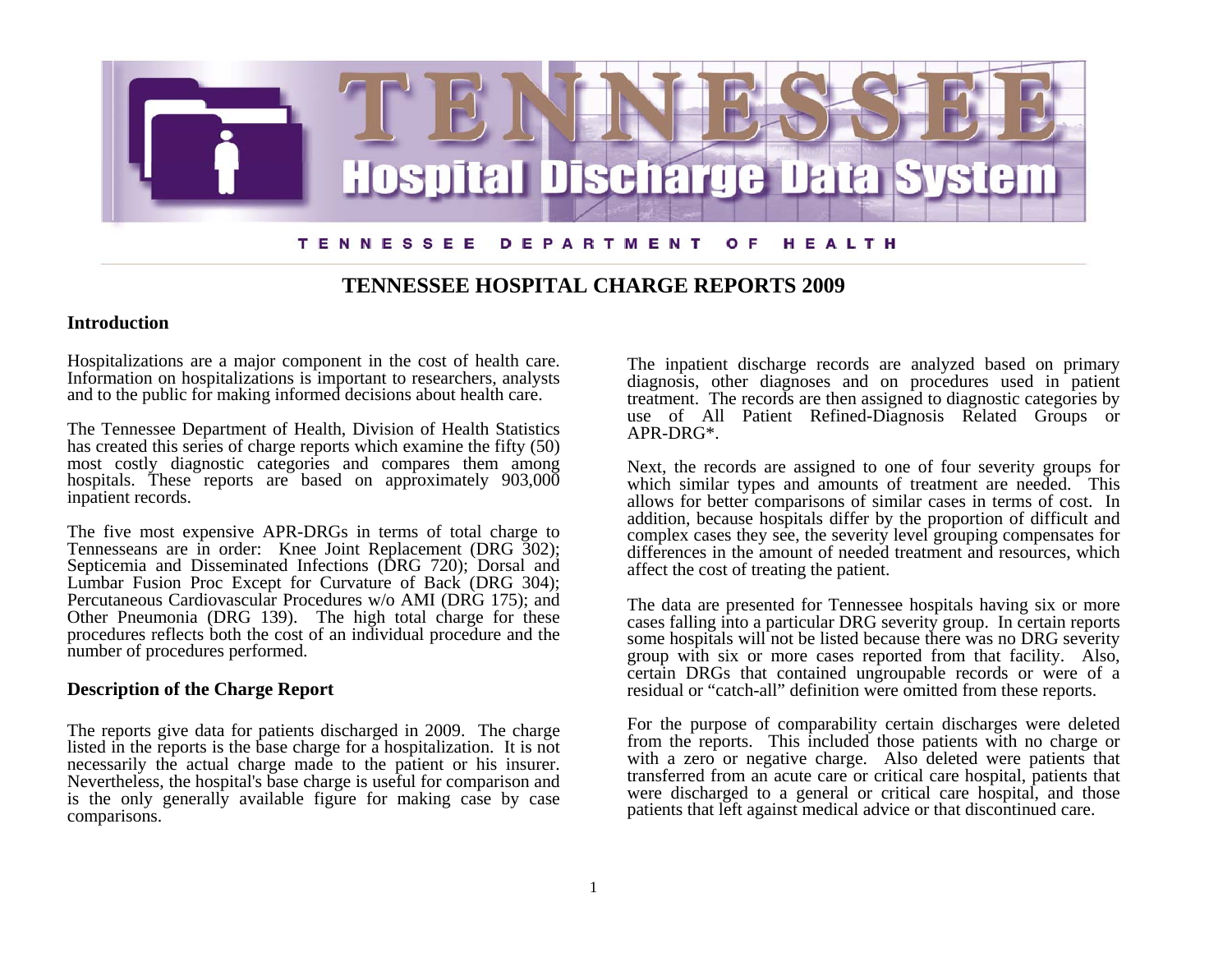Discharge records to the Department of Health are limited in the number of diagnoses and procedures that can be reported. An occasional severe case may exceed these limits and certain diagnoses and/or procedures might not be reported. This could result in an under-estimation of the severity of that discharge.

To see the hospital data for one of the fifty (50) DRGs in this report, go to page 3 and click anywhere on the line containing the selected DRG. Hospitals reporting that DRG are listed in county order and sorted alphabetically by hospital name within each county. Each hospital's data is on one row of the report. The last line in each report is the state total giving information based on all the discharges in Tennessee for that APR-DRG.

#### **Using the Charge Report**

To explain the use of these data look at the report below for "Pulmonary Edema & Respiratory Failure (DRG133)". In this example only one hospital is shown for illustration purposes. The first row provides information for Anderson County's Methodist Medical Center of Oak Ridge. In 2009, 61 cases of pulmonary edema were reported at this facility in the moderate severity group. These 61 cases had a median charge of \$11,412 (rounded to the nearest dollar amount). A total of 132 cases were reported in the major severity

level, having a median charge of \$16,446 and 128 cases fell into the severe group, having a median charge of \$33,141. Fewer than six cases fell into the minor severity group and as a result, this information was not reported.

#### **Conclusion**

The purpose of these reports is to show comparative charges among Tennessee hospitals for performing comparable treatments at similar levels of difficulty and complexity. This information, while not an exact representation of the actual cost per patient, provides useful information to public health researchers, business analysts, and the general public.

For more information, contact the Tennessee Department of Health, Division of Health Statistics at 615-741-4939 or at HealthStatistics.Health@state.tn.us[.](mailto:HealthStatistics.Health@state.tn.us) 

\*These reports were produced using proprietary computer software created, owned and licensed by the 3M Company. All copyrights in and to the 3M APRTM Software, and to the 3M APR<sup>TM</sup> DRG classification system(s) (including the selection, coordination and arrangement of all codes). All rights reserved.

### **2009 TENNESSEE HOSPITAL DISCHARGE DATA Number of Cases and Median Charges (\$) Based on APR-DRGs\* By Hospital Name and County Location**

## **PULMONARY EDEMA & RESPIRATORY FAILURE (DRG 133)**

| County       | <b>Hospital Name</b>                  | <b>Minor</b><br>Number   Charge |        | <b>Moderate</b><br><b>Number</b> |        | <b>Major</b> |        | <b>Severe</b><br><b>Charge   Number   Charge   Number   Charge  </b> |        |
|--------------|---------------------------------------|---------------------------------|--------|----------------------------------|--------|--------------|--------|----------------------------------------------------------------------|--------|
| Anderson     | 0120 Methodist Medical Ctr. Oak Ridge |                                 |        | 61                               | 11.412 | 132          | 16.446 | 128                                                                  | 33,141 |
| <b>State</b> | <b>All Hospitals</b>                  | 39                              | 15.236 | .846                             | 14.379 | 3.420        | 20,748 | 3,131                                                                | 37,181 |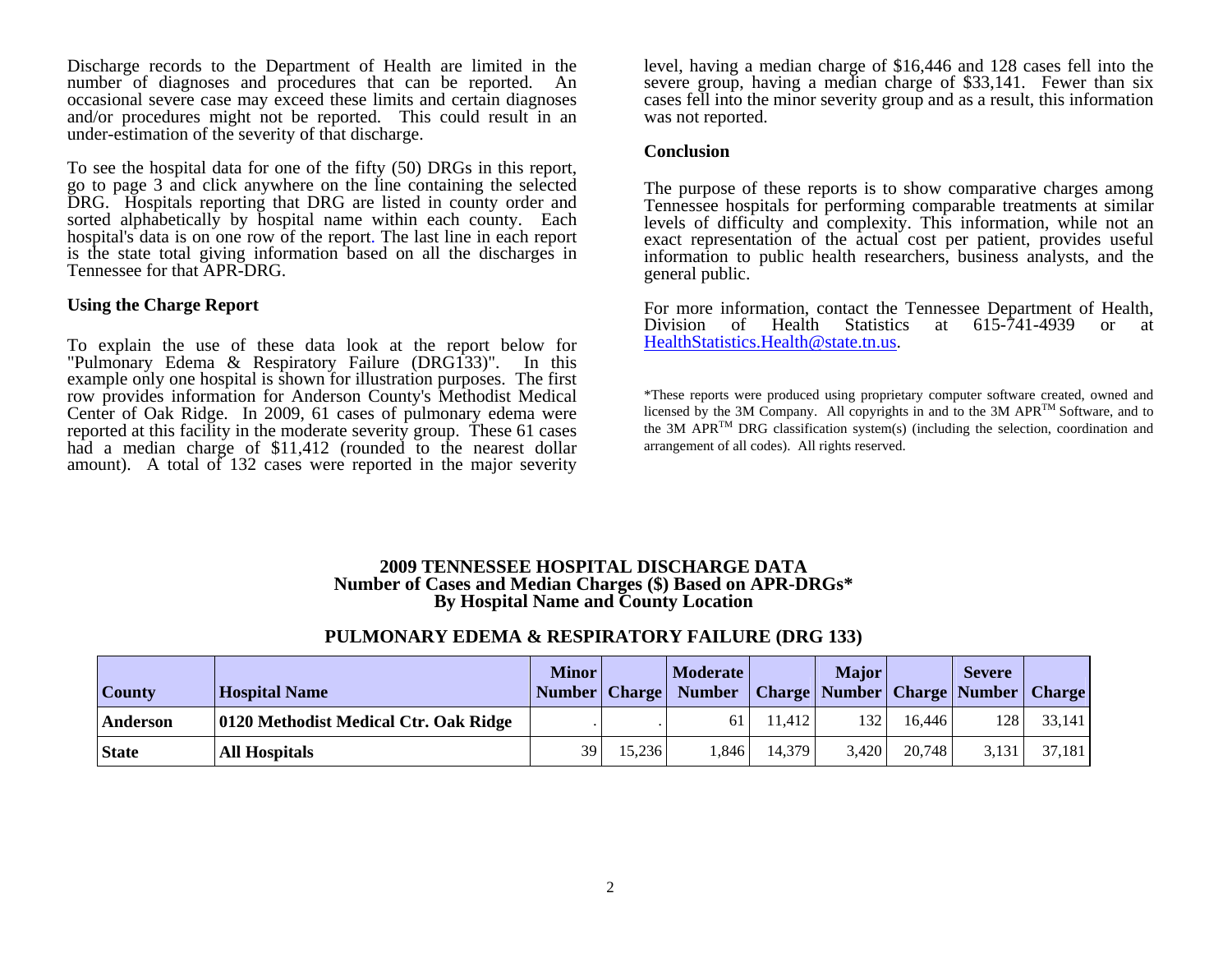# **TENNESSEE HOSPITAL DISCHARGE REPORTS 2009**

| <b>TABLE OF CONTENTS</b>                                                     |
|------------------------------------------------------------------------------|
| TRACHEOSTOMY W MV 96+ HOURS W EXTENSIVE PROCEDURE OR ECMO (DRG 004)          |
| TRACHEOSTOMY W MV 96+ HOURS W/0 EXTENSIVE PROCEDURE (DRG 005)                |
| CRANIOTOMY EXCEPT FOR TRAUMA (DRG 021)                                       |
| EXTRACRANIAL VASCULAR PROCEDURE (DRG 024)                                    |
| CVA & PRECEREBRAL OCCLUSION W INFARCT (DRG 045)                              |
| SEIZURE (DRG 053)                                                            |
| MAJOR RESPIRATORY & CHEST PROCEDURES (DRG 120)                               |
| OTHER RESPIRATORY & CHEST PROCEDURES (DRG 121)                               |
| RESPIRATORY SYSTEM DIAGNOSIS W VENTILATOR SUPPORT 96+ HOURS (DRG 130)        |
| PULMONARY EDEMA & RESPIRATORY FAILURE (DRG 133)                              |
| MAJOR RESPIRATORY INFECTIONS & INFLAMMATIONS (DRG 137)                       |
| OTHER PNEUMONIA (DRG 139)                                                    |
| CHRONIC OBSTRUCTIVE PULMONARY DISEASE (DRG 140)                              |
| CARDIAC DEFIBRILLATOR & HEART ASSIST IMPLANT (DRG 161)                       |
| CARDIAC VALVE PROCEDURES W/O CARDIAC CATHETERIZATION (DRG 163)               |
| CORONARY BYPASS W CARDIAC CATH OR PERCUTANEOUS CARDIAC PROCEDURE (DRG 165)   |
| CORONARY BYPASS W/O CARDIAC CATH OR PERCUTANEOUS CARDIAC PROCEDURE (DRG 166) |
| PERM CARDIAC PACEMAKER IMPLANT W/O AMI, HEART FAILURE OR SHOCK (DRG 171)     |
| PERCUTANEOUS CARDIOVASCULAR PROCEDURES W AMI (DRG 174)                       |
| PERCUTANEOUS CARDIOVASCULAR PROCEDURES W/O AMI (DRG 175)                     |
| ACUTE MYOCARDIAL INFARCTION (DRG 190)                                        |
| CARDIAC CATHERERIZATION W CIRC DISCORD EXC ISCHEMIC HEART DISEASE (DRG 191)  |
| CARDIAC CATHETERIZATION FOR ISCHEMIC HEART DISEASE (DRG 192)                 |
| <b>HEART FAILURE (DRG 194)</b>                                               |
| CARDIAC ARRHYTHMIA & CONDUCTION DISORDER (DRG 201)                           |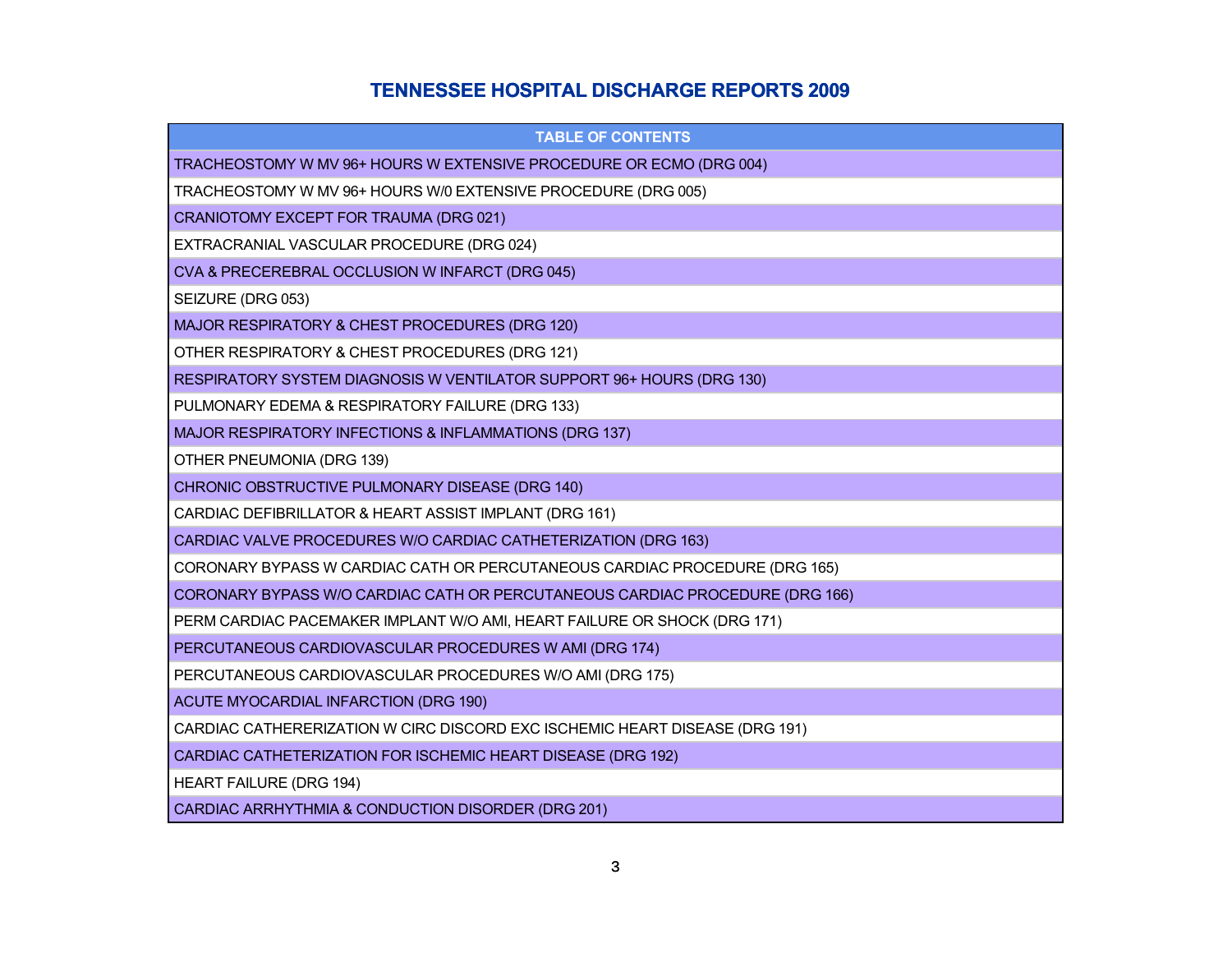# **TENNESSEE HOSPITAL DISCHARGE REPORTS 2009**

| <b>TABLE OF CONTENTS</b>                                                      |
|-------------------------------------------------------------------------------|
| MAJOR STOMACH, ESOPHAGEAL & DUODENAL PROCEDURES (DRG 220)                     |
| MAJOR SMALL & LARGE BOWEL PROCEDURES (DRG 221)                                |
| NON-BACTERIAL GASTROENTERITIS, NAUSEA & VOMITING (DRG 249)                    |
| LAPAROSCOPIC CHOLECYSTECTOMY (DRG 263)                                        |
| DISORDERS OF PANCREAS EXCEPT MALIGNANCY (282)                                 |
| HIP JOINT REPLACEMENT (DRG 301)                                               |
| KNEE JOINT REPLACEMENT (DRG 302)                                              |
| DORSAL & LUMBAR FUSION PROC EXCEPT FOR CURVATURE OF BACK (DRG 304)            |
| HIP & FEMUR PROCEDURES FOR TRAUMA EXCEPT JOINT REPLACEMENT (DRG 308)          |
| KNEE & LOWER LEG PROCEDURES EXCEPT FOOT (DRG 313)                             |
| SHOULDER, UPPER ARM & FOREARM PROCEDURES (DRG 315)                            |
| CERVICAL SPINAL FUSION & OTHER BACK/NECK PROC EXC DISC EXCIS/DECOMP (DRG 321) |
| CELLULITIS & OTHER BACTERIAL SKIN INFECTIONS (DRG 383)                        |
| <b>RENAL FAILURE (DRG 460)</b>                                                |
| KIDNEY & URINARY TRACT INFECTIONS (DRG 463)                                   |
| <b>CESAREAN DELIVERY (DRG 540)</b>                                            |
| VAGINAL DELIVERY (DRG 560)                                                    |
| NEONATE BIRTHWT >2499G, NORMAL NEWBORN OR NEONATE W OTHER PROBLEM (DRG 640)   |
| CHEMOTHERAPY (DRG 693)                                                        |
| INFECTIOUS & PARASITIC DISEASES INCLUDING HIV W O.R. PROCEDURE (DRG 710)      |
| SEPTICEMIA & DISSEMINATED INFECTIONS (DRG 720)                                |
| MAJOR DEPRESSIVE DISORDERS & OTHER/UNSPECIFIED PSYCHOSES (DRG 751)            |
| BIPOLAR DISORDERS (DRG 753)                                                   |
| <b>REHABILITATION (DRG 860)</b>                                               |
| MUSCULOSKELETAL & OTHER PROCEDURES FOR MULTIPLE SIGNIFICANT TRAUMA (DRG 912)  |